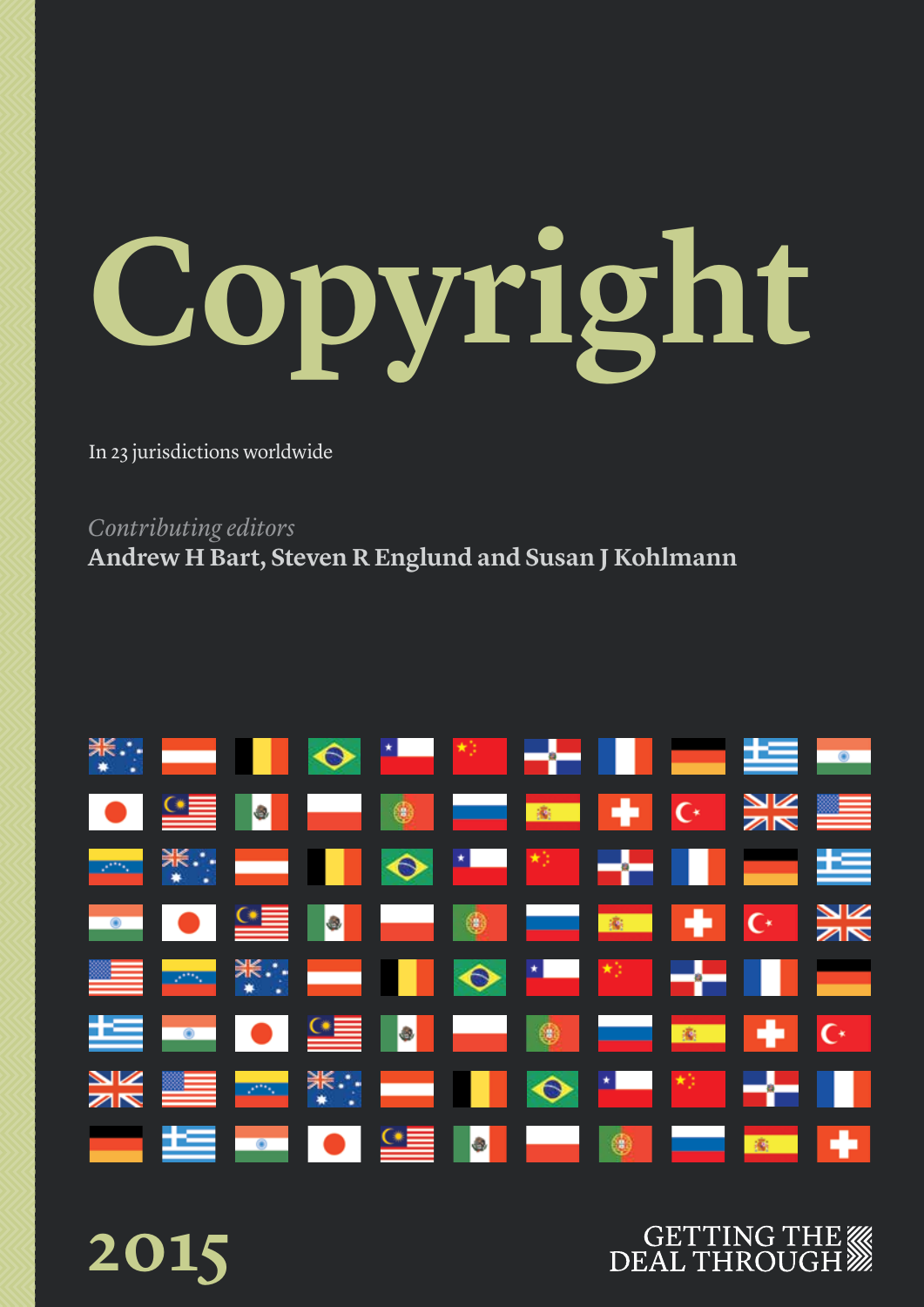## GETTING THE

## **Copyright 2015**

*Contributing editors* **Andrew H Bart, Steven R Englund and Susan J Kohlmann Jenner & Block LLP**

Publisher Gideon Roberton gideon.roberton@lbresearch.com

Subscriptions Sophie Pallier subscriptions@gettingthedealthrough.com

Business development managers Alan Lee alan.lee@lbresearch.com

Adam Sargent adam.sargent@lbresearch.com

Dan White dan.white@lbresearch.com



Published by Law Business Research Ltd 87 Lancaster Road London, W11 1QQ, UK Tel: +44 20 3708 4199 Fax: +44 20 7229 6910

© Law Business Research Ltd 2015 No photocopying without a CLA licence. First published 2006 Tenth edition ISSN 1748-8257

The information provided in this publication is general and may not apply in a specific situation. Legal advice should always be sought before taking any legal action based on the information provided. This information is not intended to create, nor does receipt of it constitute, a lawyer–client relationship. The publishers and authors accept no responsibility for any acts or omissions contained herein. Although the information provided is accurate as of June 2015, be advised that this is a developing area.

Printed and distributed by Encompass Print Solutions Tel: 0844 2480 112

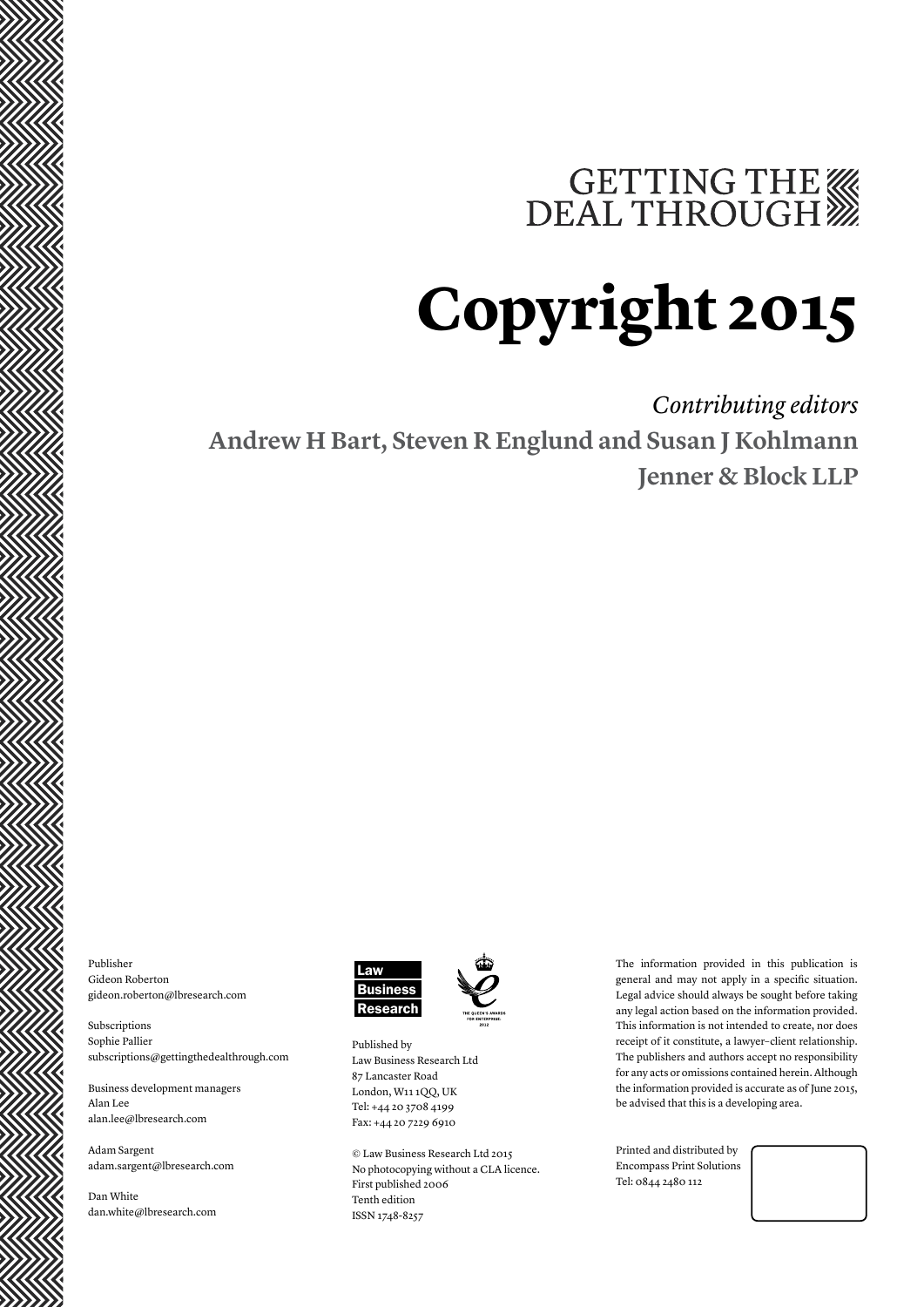#### **CONTENTS**

| Overview                                                                                                                    | 5  | Japan                                 |
|-----------------------------------------------------------------------------------------------------------------------------|----|---------------------------------------|
| Andrew H Bart, Steven R Englund and Susan J Kohlmann<br>Jenner & Block LLP                                                  |    | Takashi Naka:<br>Anderson Mōri        |
| Australia                                                                                                                   | 6  | Malaysia                              |
| Kristin Stammer and Helen Macpherson<br>Herbert Smith Freehills                                                             |    | Benjamin J Th<br>Thompson Ass         |
| Austria                                                                                                                     | 11 | Mexico                                |
| Isabella Hoedl<br>Piaty Müller-Mezin Schoeller Rechtsanwälte GmbH                                                           |    | Carlos Trujillo<br>Uhthoff, Gome      |
| <b>Belgium</b>                                                                                                              | 15 | Poland                                |
| Karel Nijs and Vicky Bracke<br><b>LMBD</b> Prioux                                                                           |    | Dorota Rzążew<br>JWP Patent & T       |
| <b>Brazil</b>                                                                                                               | 22 | Portugal                              |
| Joaquim Goulart, Attilio Gorini and Fernando De Assis Torres<br>Dannemann Siemsen Advogados                                 |    | Manuel Durãe<br>PMBGR-Troc            |
| Chile                                                                                                                       | 28 | Russia                                |
| <b>Claudio Magliona</b><br>García Magliona & Cía Limitada Abogados                                                          |    | Valeria Ivasikl<br>CIS London & 1     |
| China                                                                                                                       | 34 | Spain                                 |
| Xie Guanbin, Zhang Bin and Che Luping<br>Lifang & Partners                                                                  |    | Jesús Arribas,<br>Grau & Angulo       |
| Dominican Republic                                                                                                          | 40 | Switzerland                           |
| Jaime R Ángeles<br>Angeles & Lugo Lovatón                                                                                   |    | <b>Brendan Bolli</b><br>E Blum & Co A |
| France                                                                                                                      | 45 | Turkey                                |
| Olivia Bernardeau-Paupe<br>Hogan Lovells LLP                                                                                |    | Sidika Baysal I<br>B+B Law Firm       |
| Germany                                                                                                                     | 50 | United Kingd                          |
| Jasper Hagenberg and Christine Nitschke<br>Buse Heberer Fromm Rechtsanwälte Steuerberater<br>Partnerschaftsgesellschaft mbB |    | Paul Joseph, Je<br><b>RPC</b>         |
|                                                                                                                             |    | <b>United States</b>                  |
| Greece<br>Alkisti-Irene Malamis<br>Malamis & Associates                                                                     | 55 | <b>Andrew H Bar</b><br>Jenner & Block |
|                                                                                                                             |    | Venezuela                             |
| India                                                                                                                       | 60 | Matías Pérez-l                        |

**Pravin Anand and Tanvi Misra** Anand and Anand

| Japan                                                                        | 66  |
|------------------------------------------------------------------------------|-----|
| Takashi Nakazaki*<br>Anderson Mōri & Tomotsune                               |     |
| Malaysia                                                                     | 70  |
| Benjamin J Thompson and Hannah Ariffin<br>Thompson Associates                |     |
| Mexico                                                                       | 75  |
| Carlos Trujillo and Karla Alatriste<br>Uhthoff, Gomez Vega & Uhthoff         |     |
| Poland                                                                       | 81  |
| Dorota Rzążewska<br>JWP Patent & Trademark Attorneys                         |     |
| Portugal                                                                     | 87  |
| Manuel Durães Rocha<br>PMBGR - Trocado Durães Rocha & Associados             |     |
| Russia                                                                       | 92  |
| Valeria Ivasikh and Alexander Yurchik<br>CIS London & Partners               |     |
| Spain                                                                        | 97  |
| Jesús Arribas, Beatriz Bejarano and Guillem Villaescusa<br>Grau & Angulo     |     |
| Switzerland                                                                  | 103 |
| Brendan Bolli and Sven Capol<br>E Blum & Co AG                               |     |
| Turkey                                                                       | 107 |
| Sıdıka Baysal Hatipoğlu, Gökhan Uğur Bağci and Benan Ilhanli<br>B+B Law Firm |     |
| United Kingdom                                                               | 111 |
| Paul Joseph, Jeremy Drew and David Cran<br>RPC                               |     |
| <b>United States</b>                                                         | 117 |
| Andrew H Bart, Steven R Englund and Susan J Kohlmann<br>Jenner & Block LLP   |     |
| Venezuela                                                                    | 124 |
|                                                                              |     |

**Matías Pérez-Irazábal and Jessica Borges** Hoet Pelaez Castillo & Duque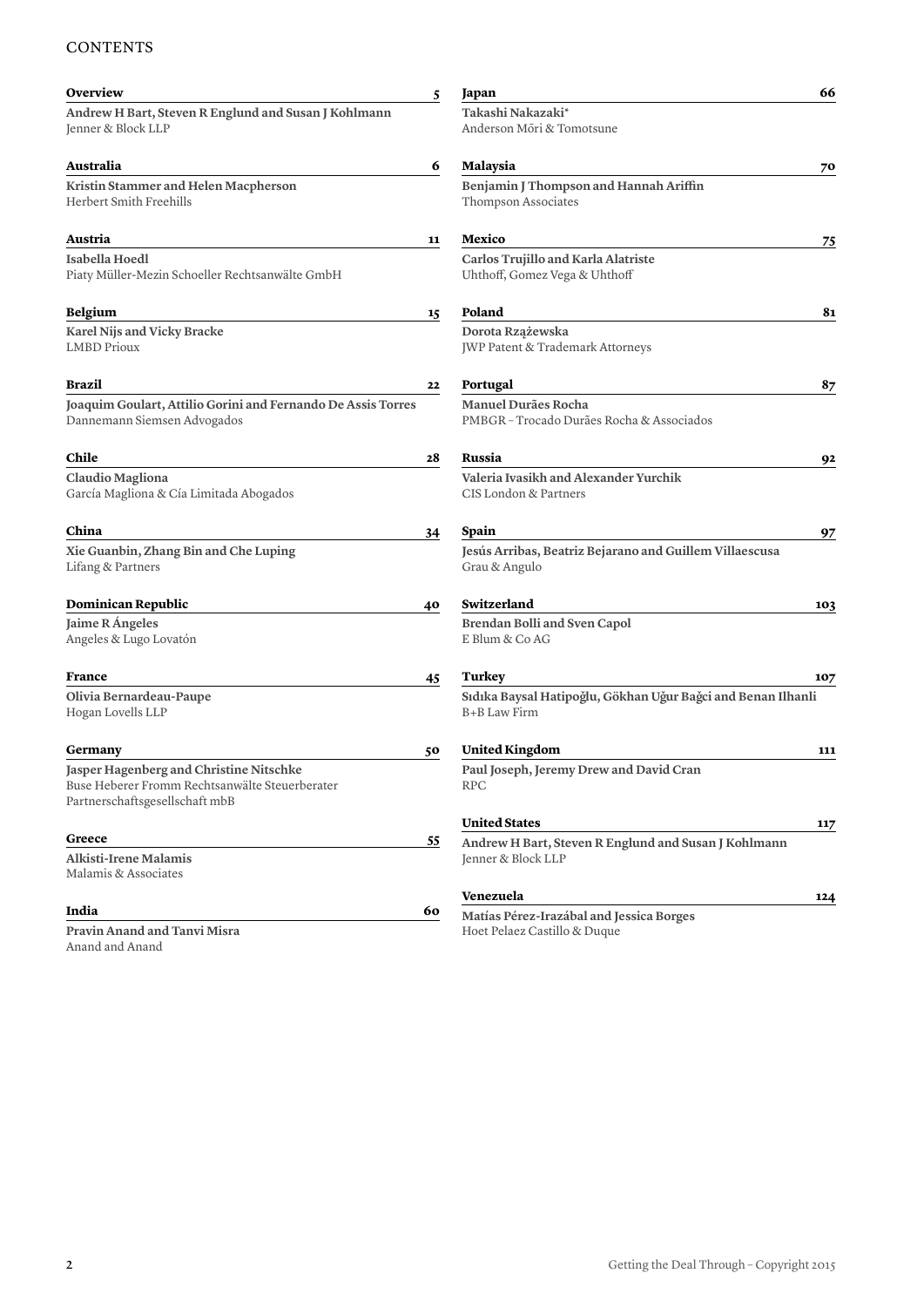## **Germany**

#### **Jasper Hagenberg and Christine Nitschke**

**Buse Heberer Fromm Rechtsanwälte Steuerberater Partnerschaftsgesellschaft mbB**

#### **Legislation and enforcement**

#### **1 What is the relevant legislation?**

The Act on Copyright and Related Rights (the Copyright Act) serves as the main source regarding statutory legal regulations in Germany. Further legislation includes the Publishing Act as well as the German Art Copyright Act regarding copyrights of the arts and photography. With respect to the collection of licensing fees the Law on the Administration of Copyright and Related Rights has been passed.

#### **2 Who enforces it?**

Generally, the civil courts enforce the rights of the author. Identically, cases with respect to all legal disputes of a licensee on account of a legal relationship regulated under the Copyright Act will be enforced by the civil courts. Copyright litigation matters with respect to claims for payment of remuneration standing in connection with or resulting out of employment or service relationships are enforced by labour courts or administrative courts.

In cases where criminal Copyright Acts statutes are affected, the criminal prosecution authorities and the criminal courts are responsible for the respective enforcement.

#### **3 Are there any specific provisions of your copyright laws that address the digital exploitation of works? Are there separate statutory provisions that do so?**

Generally, the provisions of the Copyright Act cover digital as well as non-digital works. Specific provisions that address the digital exploitation of works are, for example, contained in section 19a of the Copyright Act, which relates to the right of making works available to the public, especially via the internet.

#### **4 Do your copyright laws have extraterritorial application to deal with foreign-owned or foreign-operated websites that infringe copyright?**

The Copyright Act is also applicable with respect to foreign-owned or foreign-operated websites that infringe copyright, provided that the website's content is available in Germany and intentionally addressed to German users. Indications for the intention to address German users might be the domain, the language of content, the website's design or links to other websites in German language or addressed to German recipients.

#### **Agency**

#### **5 Is there a centralised copyright agency? What does this agency do?**

Currently, no centralised copyright agency exists. Copyright protection begins with the creation of the work. In order to obtain copyright protection an entry of the work in a register is neither necessary nor possible. Notwithstanding the above, the German Patent and Trademark Office maintains a register of anonymous and pseudonymous works. This database does not serve to register all existing copyright works but is used to extend the term of protection of published anonymous or pseudonymous works. Besides, a total of currently 11 collecting agencies exist for the collection of licence fees and protection of rights of authors, such as the society for musical performing or mechanical reproduction rights (GEMA) or VG Wort.

#### **Subject matter and scope of copyright**

#### **6 What types of works are copyrightable?**

The Copyright Act generally includes works of literature, science and art as copyrightable works (section 1 of the Copyright Act). Section 2 of the Copyright Act provides a list of examples including literary works (writings, computer programs), musical, pantomime, artistic works (including architectural and applied arts) and their drafts, photographical, film works and representations of a scientific or technical nature (including drawings, blueprints, maps, drafts, tables and three-dimensional presentations).

Any copyright protection always requires a personal intellectual creation, having been developed personally by one or more human individuals.

#### **7 What types of rights are covered by copyright?**

Exploitation rights and moral rights are covered by copyright. Exploitation rights are the rights to exploit the work in material form which especially includes the right of reproduction, the right of distribution and the right of exhibition. The exploitation rights also encompass the right to communicate the work to the public in non-material form, which especially includes the right of recitation, performance and presentation, the rights of making the work available to the public, broadcasting, communication by video or sound carrier and communication of broadcasts and works made available to the public.

Furthermore, the Copyright Act grants moral rights (see question 14) to the author, according to which, among others, the creator is to be recognised and identified as the author of the work. Under the Copyright Act copyright owners are protected against the unauthorised use of their works. Provided certain criteria are met, measures in case of infringement of a copyright establish various types of claims for the owner, including forbearance, information, and damage claims. In addition, infringers of copyright may be charged under criminal law if certain prerequisites are fulfilled and if the infringer has acted wilfully and knowingly.

#### **8 What may not be protected by copyright?**

Protection under copyright law only covers creations that are in a tangible medium of expression. Ideas, findings, and methods are not copyrightable. The work does not have to be developed in its entirety, a creation to the extent that will allow it to be individually recognised will suffice.

In addition, official works such as statutes, decrees, and ordinances, as well as official head notes of court decisions and any other official works published in the public interest, are not protected by copyright.

#### **9 Do the doctrines of 'fair use' or 'fair dealing' exist?**

Despite the fair use doctrine not having been adopted as such, the Copyright Act contains numerous sections on limitations. Accordingly, statutory provisions in sections 44a to 63a of the Copyright Act allow for the use of copyrighted works in enumerated cases – provided the specific criteria expressly outlined are met. The limitations comparable to a fair use doctrine encompass the following examples: the duplication of works in specific cases of educational, scientific or private use; the distribution or reproduction of public speeches by broadcasting companies or newspapers; and the display of works in public libraries.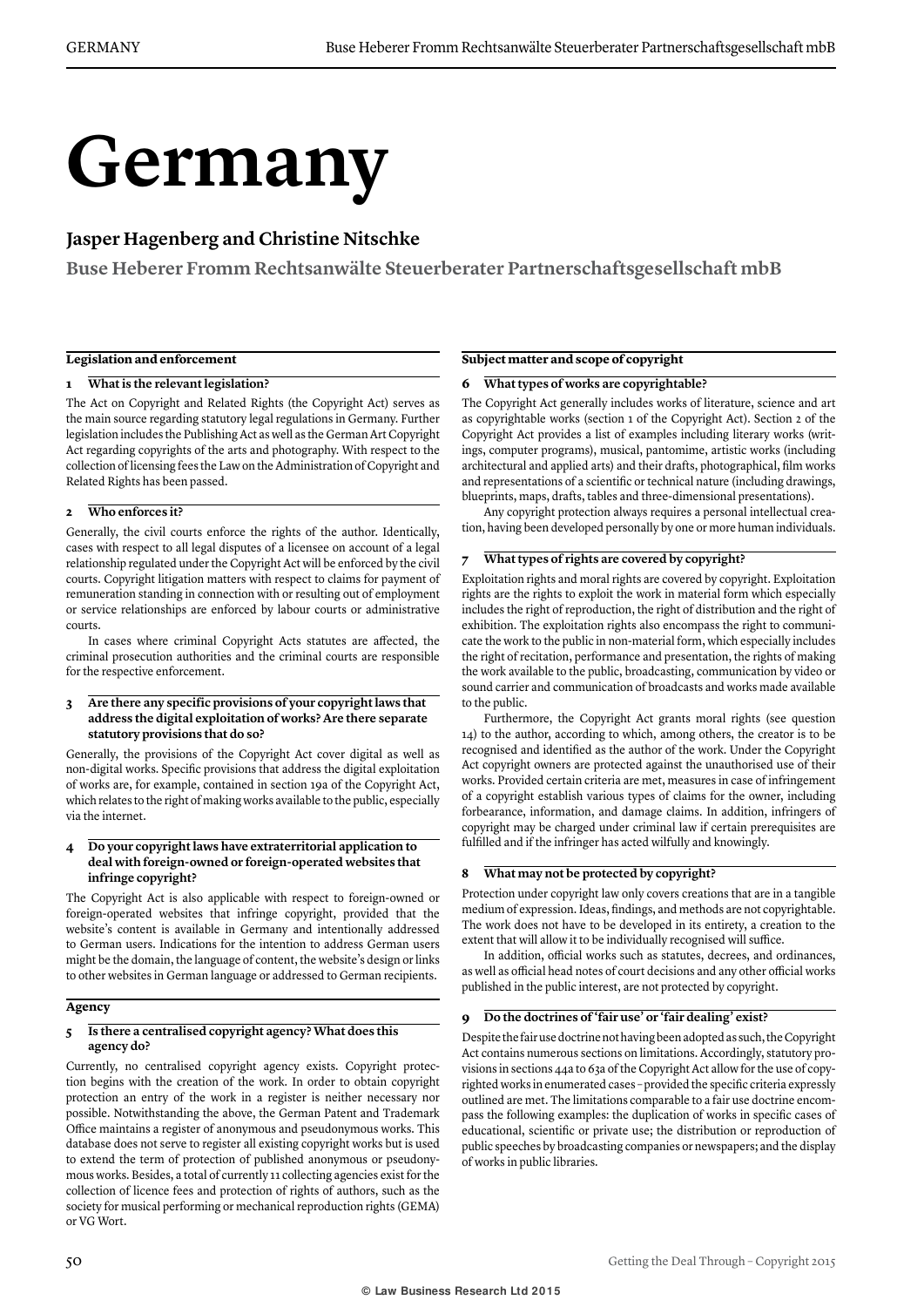#### **10 What are the standards used in determining whether a particular use is fair?**

The standards regarding the threshold of a fair use differ and are laid down as specific criteria in the section 44a et seq of the Copyright Act. Among other requirements, standards may broadly be outlined as follows:

- private and personal use: a duplication within the private use requires that copies will exclusively be used within the personal sphere and are not related to commercial use;
- citations: quotations require that only parts of the work be used. Citations may be more extensive within scientific works as opposed to citations within musical or literary works;
- freedom of report: public speech, publications, and broadcasted commentary and reports on daily news may be used (partly subject to payment of fees) in the interest of informatory rights and the public interest in communication;
- cultural industry: recordings if used by broadcasting organisations for preparatory or demonstrating purposes; and
- education and science: duplication, collection of and making available to the public parts of works, if restricted to educational use in educational or ecclesiastical institutions with no commercial intention.

#### **11 Are architectural works protected by copyright? How?**

Architectural works are protected as a type of art as expressly itemised under section 2, No. 4 of the Copyright Act. Provided the threshold of individuality has been met, copyright protection may encompass family houses as well as, for example, factory or office buildings, churches, museums, bridges, memorials, places, gardens or interior design. Sketches, blueprints, and drafts of such architectural works are protected if they have been developed to an extent of individual creation. Should such sketches overcome the threshold of individual character in terms of drafting, a copyright protection may additionally come into play in view of the example rule of section 2, No. 7 of the Copyright Act (scientific or technical presentation).

#### **12 Are performance rights covered by copyright? How?**

Performance rights are part of related rights. Performers are protected by moral rights and exploitation rights (section 73 et seq of the Copyright Act). The moral rights encompass the right to be recognised as performer and to determine whether and how to be named as well as to interdict any detriment of the performance which might jeopardise the performer's reputation, to record the performance on a picture or sound carrier, to reproduce and distribute those records, and the right of communication to the public in different manners. Furthermore, the performer is granted the right to be remunerated.

#### **13 Are other 'neighbouring rights' recognised? How?**

The Copyright Act recognises as neighbouring rights the protection of editions of non-copyrighted works or texts, photographs, performing artists, producer of sound carriers, broadcasting organisations, database producers, press publishing companies or in connection with films or other types of moving images.

#### **14 Are moral rights recognised?**

Moral rights, which are not subject to transfer, are focused in sections 12 to 14 of the Copyright Act. The author of a work is protected with respect to the right of disclosure, namely, the right to decide when and in what form the work will be presented to the public. Further, the author holds the right to be acknowledged as the author of the work and to prevent others from naming anyone else as the creator (right of attribution) and the right to insist that the work not be mutilated or distorted (right of integrity).

#### **Copyright formalities**

#### **15 Is there a requirement of copyright notice?**

Copyright protection as such does not require any formal act such as copyright notice. For purposes regarding the future protection in a potential dispute, it is, however, helpful to consider means of establishing evidence at the time of creation of the work. Section 10 of the Copyright Act stipulates a rebuttable presumption that the person identified as the copyright owner is to be regarded as the author of a work, until evidence is presented otherwise.

Section 13 of the Copyright Act grants any author the right to be named as the author of his or her work. Accordingly, the author has to be named in the customary manner each time his or her work is used.

#### **16 What are the consequences for failure to display a copyright notice?**

An author will not benefit from the rebuttable presumption outlined in section 10 of the Copyright Act in case of failure to display a copyright notice.

Should a third party have failed to name the author, the author can claim that his or her work must no longer be used without its rightful name, even if he or she permitted the use in principle. In case further requirements are met the author can demand for payment of damages as well.

#### **17 Is there a requirement of copyright deposit?**

No requirement for copyright deposit exists.

#### **18 What are the consequences for failure to make a copyright deposit?**

Owing to the lack of a respective legal requirement, the failure of copyright deposit remains without consequence.

#### **19 Is there a system for copyright registration?**

In Germany a system for copyright registration does not exist. One exception consists of the German Patent and Trademark Office's register of anonymous and pseudonymous works (see question 5).

#### **20 Is copyright registration mandatory?**

Copyright registration is not mandatory.

#### **21 How do you apply for a copyright registration?**

In order to apply for registration in the register of anonymous and pseudonymous works an author has to file a written application with the German Patent and Trademark Office indicating the author's name, place and date of author's birth and the title of the work or other designation. In addition, the application must encompass the date and nature of the first publication of the work. If applicable, the application has to include the date of author's death, the pseudonym under which the work was published, and the publishing company.

#### **22 What are the fees to apply for a copyright registration?**

The fee for registration in the register of anonymous and pseudonymous works is €12 for one single work, €5 for the second to tenth work, and €2 for the eleventh and following works, if filed simultaneously.

#### **23 What are the consequences for failure to register a copyrighted work?**

As no requirement for copyright registration exists, failure of registration does not lead to any legal consequences. For purposes regarding the future protection in a potential dispute, it is, however, helpful to consider means of establishing evidence at the time of creation of the work.

In case of anonymous and pseudonymous works a registration in the respective register leads to an extension of the term of copyright protection to 70 years after the death of the author. Should the author decide against registration, the term of protection will expire 70 years after the publication of the work or, if not published, after its creation.

#### **Ownership and transfer**

#### **24 Who is the owner of a copyrighted work?**

The creator of a work is the owner of the copyright. As the creation of a copyrighted work is required to be a personal intellectual creation of a human individual, only natural persons may be authors.

#### **25 May an employer own a copyrighted work made by an employee?**

German law does not permit the assignment or transfer of a copyright itself. Accordingly, an author is limited to the granting of exploitation rights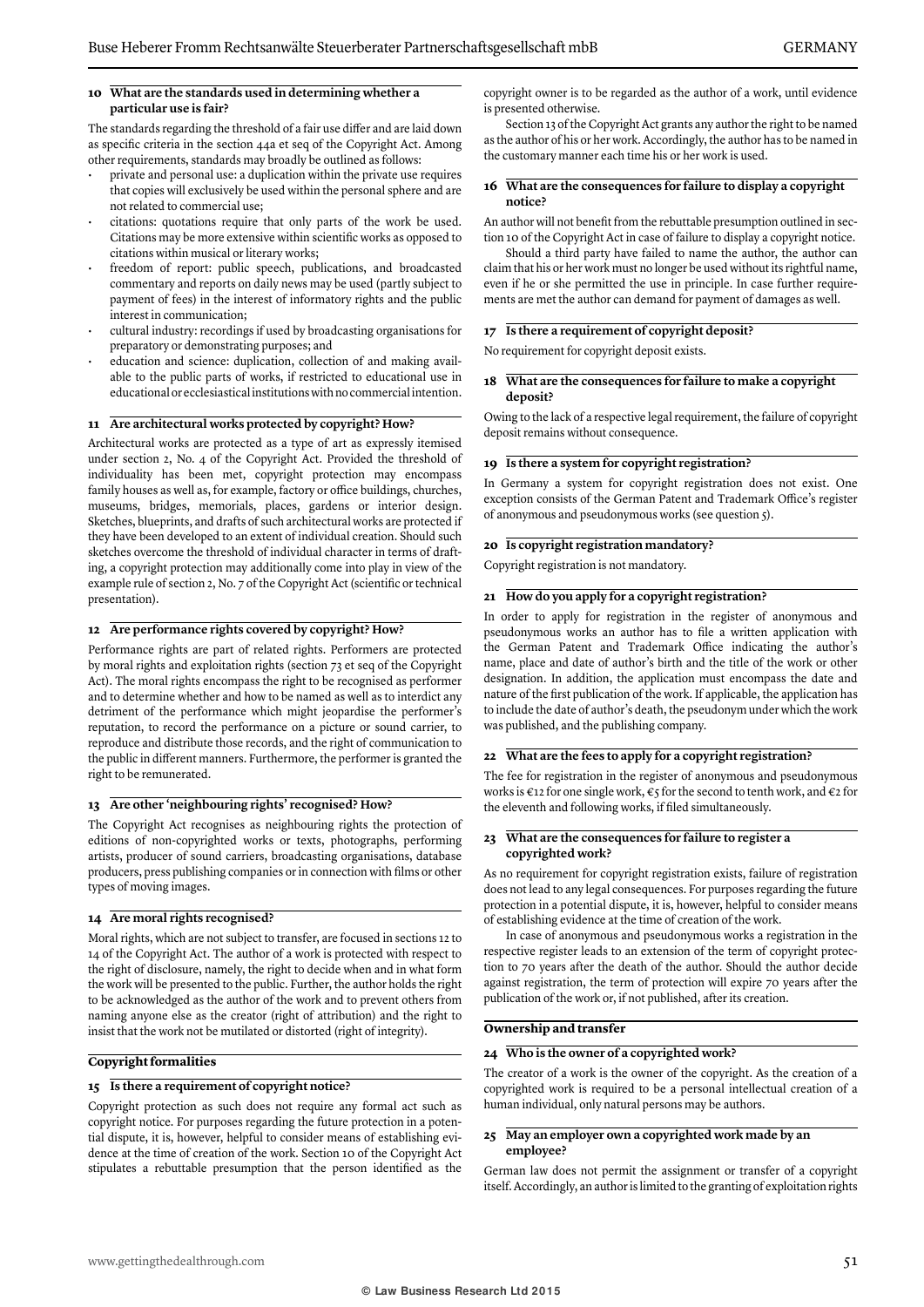with respect to the copyrights owned by him or her. Therefore, an employer does not automatically own a copyrighted work made by an employee. But an employee is obliged to grant exploitation rights to the employer if this is agreed in the employment contract or – in case of the lack of such an agreement – if such an obligation results out of the employment's nature or purpose. Within an employment relationship – whether under a public, private or freelance employment relationship – generally, the creator principle is applicable. The relations between authors and their employers or clients are guided by the contractual provisions agreed.

If a respective contract contains no provision regarding copyrights, German courts will presume that the rights to exploit the work within the boundaries of the purpose of the contract have been granted by the employee or contractor. Beyond that, an employer will be forced to contractually acquire and respectively agree with the author to be granted further exploitation rights.

Courts distinguish between 'compulsory works' which are created in carrying out the employment duties and 'free works', which are created 'on occasion' of employment or completely outside the same. The distinction may have an impact on remuneration.

Section 69b of the Copyright Act provides special provisions for employed authors of computer programs who create the program, in either carrying out the duties or following the employer's instructions. Unless otherwise agreed, the employer is exclusively entitled to exercise all economic rights in the computer program. The German Federal Court of Justice held that section 69b excludes the additional remuneration of the author.

#### **26 May a hiring party own a copyrighted work made by an independent contractor?**

A hiring party will not own a copyright in the work of the author as the copyright itself is not transferrable. The scope of usage rights held by the hiring party is subject to the agreement between the hiring party and the independent contractor. In order to avoid uncertainties about the scope of exploitation rights, and for evidentiary purposes, it is advisable to stipulate respective details between the parties in writing.

#### **27 May a copyrighted work be co-owned?**

Copyrights in a work are held by various authors as a joint ownership if created mutually and not exploitable in divided parts. However, as dissolution of such joint ownership is not possible the co-authors may stipulate the legal relationship between them in a respective agreement. Term of the co-owned copyright is calculated on the basis of the longest living author.

#### **28 May rights be transferred?**

Copyright itself always stays with the author and cannot be transferred, with the exception of legal succession at the time of the death of the author because the copyright is inheritable.

In order for the work to be used, authors may grant exploitation rights, which are transferable and licensable.

#### **29 May rights be licensed?**

Copyrights may be licensed either for particular forms of exploitation or for all usage rights. The grant may be exclusive or non-exclusive and may be limited in respect of territory, time or content. The holder of a nonexclusive exploitation right is entitled to use the work within the authorised scope without excluding third parties, whereas the holder of an exclusive exploitation right is not only entitled to prevent third parties and the author himself from the use of the work but also to grant exploitation rights.

#### **30 Are there compulsory licences? What are they?**

Under special circumstances which are laid down in section 42a of the Copyright Act, an author who has granted an exploitation right in a musical work to a producer of sound carriers, is obliged to grant an exploitation right to the same extent on reasonable conditions to any other producer of sound carriers.

#### **31 Are licences administered by performing rights societies? How?**

Some types of exploitation rights, as well as claims for remunerations, are administered by performing rights societies upon the request of authors

and holders of related rights. It is applicable where collective exploitation is practical or prescribed by statutory law. The activities of the performing rights societies are subject to the Law on the Administration of Copyright and Related Rights. The most important principles with regard to activities of the performing rights societies include, among others, the obligation to administer the author's rights upon his or her request (section 6), the obligation to grant to anyone upon request exploitation rights on reasonable terms and conditions (section 11), the obligation to establish tariffs on remuneration which it demands in return for the grant of exploitation rights (section 13), the distribution of revenues to the authors according to a fixed distribution plan (section 7), and the settlement of rate disputes (section 14 et seq). The performing rights societies are required to hold an official licence and are supervised by the German Patent and Trademark Office.

#### **32 Is there any provision for the termination of transfers of rights?**

Not applicable as the copyright is not transferrable itself (see question 28).

With respect to exploitation rights the author and the holder of the exploitation rights may agree on the duration of time for which the exploitation rights are granted.

An author is generally entitled to revoke an exploitation right in case the holder of an exclusive exploitation right either does not exercise the right at all or exercises it inadequately and thereby affects the author's legitimate interests detrimentally. The author is further entitled to revocation if his or her conviction is not represented by the work any more and thus a further exploitation cannot be expected. The revocation is subject to certain prerequisites and the author normally has to adequately compensate the exploitation rights holder. The Publishing Act contains special provisions relating to the termination of exploitation rights.

#### **33 Can documents evidencing transfers and other transactions be recorded with a government agency?**

This is not possible.

#### **Duration of copyright**

#### **34 When does copyright protection begin?**

Copyright protection begins with the creation of the work by the author.

#### **35 How long does copyright protection last?**

Copyright protection lasts for the lifetime of the author and 70 years thereafter (section 64, Copyright Act). In case of anonymous and pseudonymous works, which are not registered, copyright protection will expire 70 years after the publication of the work or, if not published, after its creation (see question 23).

Different statutory law protection periods are applicable with respect to related rights. The terms range from 1 year up to 70 years depending on the nature of the related right; the calculation is always based upon certain events specified in the respective provisions such as release or publication. For example, the protection for a photograph generally expires 50 years after the photograph was first released.

#### **36 Does copyright duration depend on when a particular work was created or published?**

The copyright term begins with the creation of the work by the author. As no registration process is required the time of creation is decisive for the duration. The publication of the work might be relevant for anonymous and pseudonymous works, as well as related rights. For example, the rights of a database's producer generally expire 15 years after its publication.

#### **37 Do terms of copyright have to be renewed? How?**

No renewal of copyright protection exists once the initial time period for protection has lapsed.

#### **38 Has your jurisdiction extended the term of copyright protection?**

The copyright term of 70 years after the death of the author was established in 1965 and since then has not been extended. The terms of the related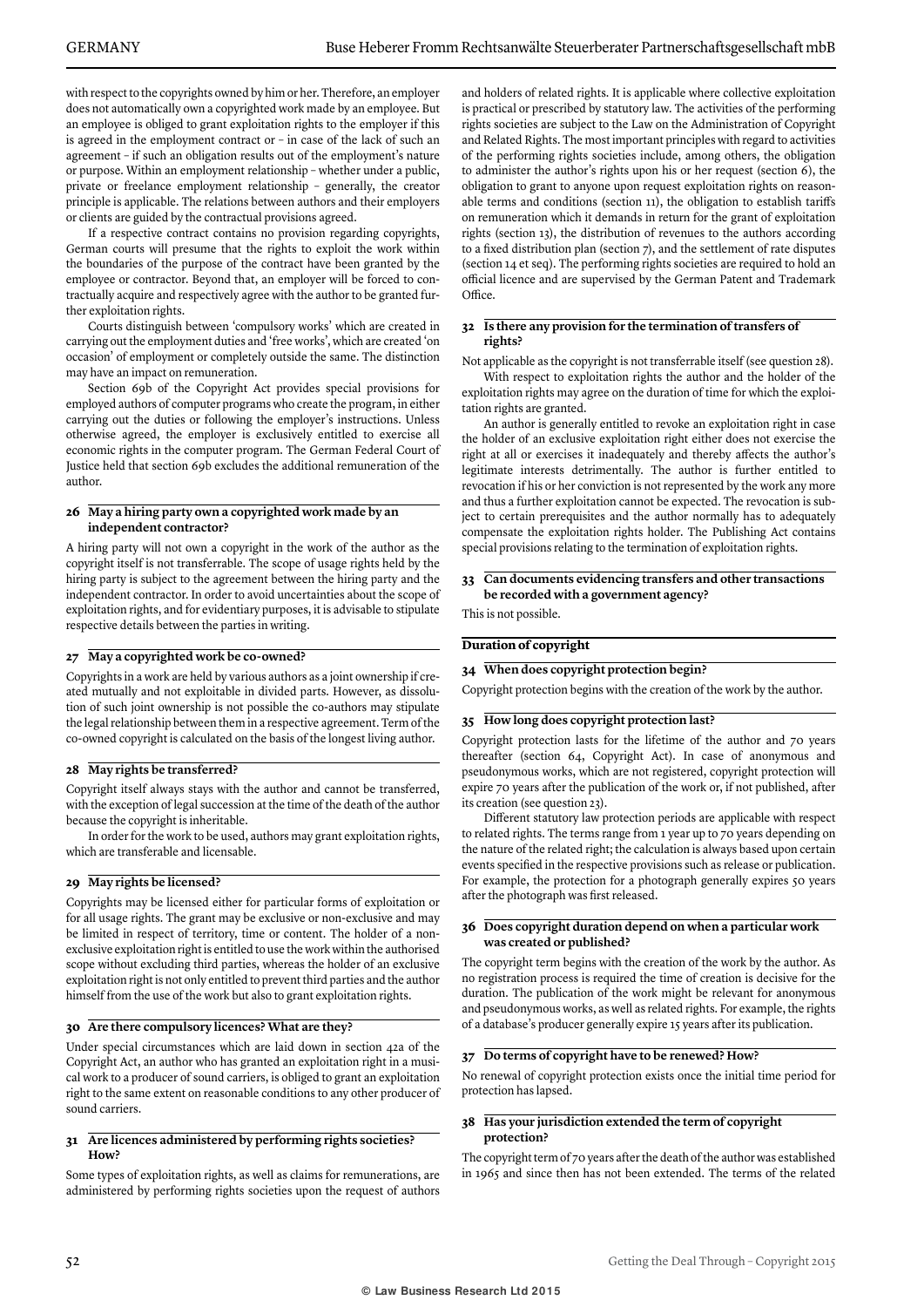#### **Update and trends**

At the European level copyright related reform proposals are currently being discussed which could – once implemented – also have an impact on German copyright law with respect to particular issues such as digital matters, unification of limitations on copyright and duration of copyright.

rights of performers and producers of audio recordings was recently partially extended to 70 years.

#### **Copyright infringement and remedies**

#### **39 What constitutes copyright infringement?**

Briefly summarised, any exploitation of a copyrighted work which is carried out without the prior consent of the author constitutes an infringement, provided it does not fall under the limitations of copyright. Besides, if a holder of an exploitation right exceeds the rights granted to him or her by the author, he or she also infringes copyright unless the use falls under the limitations of copyright. The violation of 'absolute rights', which are effective against anyone, is penalised – such absolute rights are the author's exploitation rights and moral rights.

#### **40 Does secondary liability exist for indirect copyright infringement? What actions incur such liability?**

Under German Copyright law not only the offender is liable but also instigators and accomplices. Further, the principle of *Stoererhaftung* (which constitutes a form of liability for a breach of duty of care) is acknowledged: if someone who – without being an offender, instigator or accomplice – has been involved in the unlawful interference in a deliberate and appropriately causal manner, he or she may be held liable for the infringement, provided it was legally and practically possible and reasonable to prevent the violation of the law.

#### **41 What remedies are available against a copyright infringer?**

Provided certain criteria are met, measures in case of infringement of a copyright establish various types of claims for the owner, including forbearance, disclosure of information, and damage claims as well as destruction of the unlawfully produced or distributed copies and the recall of these copies from the channels of commercial distribution (sections 97, 98 and 101 of the Copyright Act).

The author or, under certain circumstances the holder of an exclusive exploitation right, is entitled to send a cease and desist letter to the infringer requesting a declaration regarding forbearance of the infringing behaviour possibly accompanied by additional claims (eg, declaration to provide detailed information with respect to the infringing use and the obligation to reimburse damages and attorneys' fees) stipulating an equitable contractual penalty for any further breach. The entitlement to send a cease and desist letter requires that the threat of repetition of the infringement exists.

Instead, or following such a cease and desist letter the infringed party may file an application for a preliminary injunction at court requesting the forbearance of the infringing behaviour. Such application is restricted to being filed within a certain time after the rightholder has received knowledge about the infringement and the identity of the infringer.

Instead of a preliminary injunction the infringed party may bring an action to court, requesting forbearance. Such action may further encompass claims with respect to the provision of detailed information, damages, destruction and recall of the unlawfully produced copies.

A damage claim requires, among others, that the infringer has acted intentionally or negligently.

The claim may further be extended to reimbursement for the legal costs of the proceedings such as court fees and attorney's fees calculated on the basis of respective statutory law.

Upon report of the infringed party, the criminal prosecution authorities will commence criminal investigation and possibly prosecution in case criminal statutes are applicable. Criminal copyright prosecution partially requires application of the infringed party, unless the criminal prosecution authorities regard it to be necessary on account of a particular public interest.

#### **42 Is there a time limit for seeking remedies?**

Generally, the time limit for civil remedies in cases of copyright infringement is subject to the provisions of the German Civil Code. Accordingly, claims are normally time-barred within the standard statute of limitations of the German Civil Code stipulating a time period of three years.

An application for a preliminary injunction needs to be filed within a certain time period after having acquired knowledge of the infringement and the identity of the infringer. Statutory law does not provide a time limit; it is subject to the jurisdiction of the courts and may differ from district to district. Some courts will not allow the preliminary injunction to be filed later than one month after having acquired knowledge.

Criminal prosecution which is not in the public interest requires the infringed party to file a respective application within three months of obtaining knowledge of the infringement and the identity of the infringer.

#### **43 Are monetary damages available for copyright infringement?**

Section 97, paragraph 2 of the Copyright Act provides a claim for monetary damages. The injured party is entitled to choose between three types of calculation.

- Type 1: The damages are calculated based on a fictive licence analogy. Accordingly, the infringer is obligated to pay a royalty which reasonable parties would have agreed upon, being aware of the true legal situation and the circumstances of the individual case. Whether or not the injured party had been willing to grant a licence and whether or not the infringer would have acquired such a licence is irrelevant. If no licence practice of the author has been established (which would prevail), the damages are calculated on the basis of branch or industry tariffs.
- Type 2: The party whose rights have been infringed is entitled to claim any profit generated by the infringer as a result of the infringement. Whether the injured party would have generated this amount of profit is irrelevant. The infringer cannot argue that the profit exceeds the usual royalties.
- Type 3: The party whose rights have been infringed is entitled to claim the actual loss caused by the infringement such as incurred sales decrease or verifiable loss of profit.

As long as the claim is not extinct by performance or has not been subject to a final judgment the calculation basis is subject to determination by the injured party.

#### **44 Can attorneys' fees and costs be claimed in an action for copyright infringement?**

Yes, the Copyright Act (section 97a) and section 91 et seq of the German Code of Civil Procedure provide a claim for reimbursement, especially of attorneys' fees. The fees will only be reimbursed in accordance with the calculation standards under specific German statutory law.

#### **45 Are there criminal copyright provisions? What are they?**

The Copyright Act contains criminal and regulatory fine provisions.

Section 106 of the Copyright Act stipulates that the reproduction, distribution or communication to the public of a work or an adaptation of a work without the consent of the author in a way other than approved by law is punished by imprisonment of up to three years or a fine. Any attempt is punishable. The same is applicable in similar cases such as the event of the affixing of a designation of the author to the original artistic work without the author's consent.

Section 108 of the Copyright Act criminalises the infringement of related rights, for example, special kinds of exploitation of a photograph without the rightholder's consent in a way other than approved by law. Any attempt is punishable.

Further, the Copyright Act stipulates an enhancement of imprisonment in case of the acts having been committed on a commercial scale or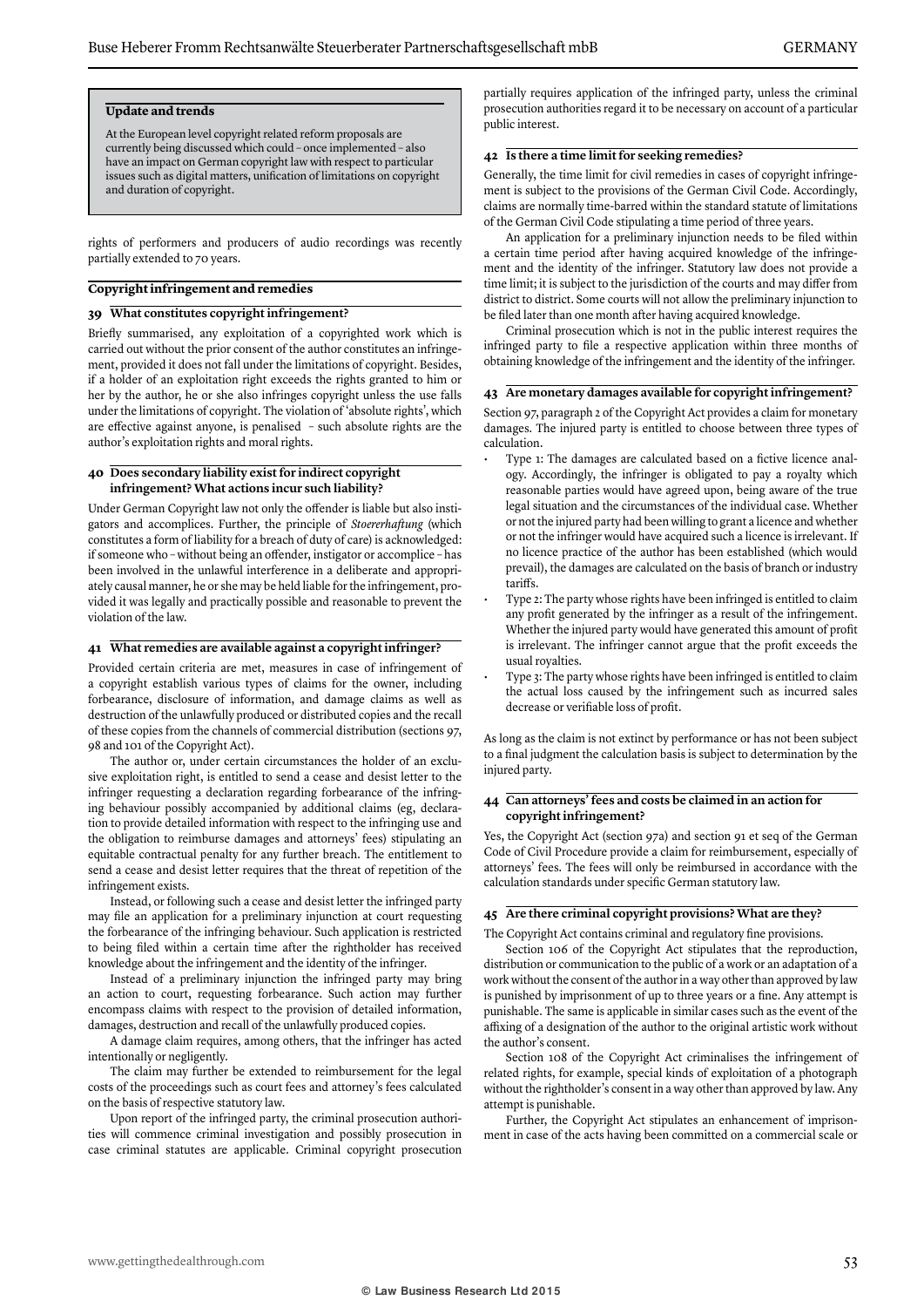when circumventing technological measures without the consent of the rightholder in order to get access to the copyright protected work.

#### **46 Are there any specific liabilities, remedies or defences for online copyright infringement?**

In cases of online copyright infringement the party whose rights have been infringed is entitled to claim disclosure of information about the identity of the infringer including the traffic data from the access provider. With regard to the principle of data protection, the disclosure requires a prior judicial order, which must be applied for by the infringed party.

#### **47 How may copyright infringement be prevented?**

The author or rightholder can use either technical measures in order to prevent third parties from infringing his or her rights, for example, protection systems which prevent the reproduction of a DVD, or provide electronic information which identify works or their authors or the conditions for use in order to serve the rights' management.

#### **Relationship to foreign rights**

#### **48 Which international copyright conventions does your country belong to?**

Germany is a signatory to, among others, the Trade Related Aspects of Intellectual Property (TRIPS) Agreement, the Berne Convention for the Protection of Literary and Artistic works, the Copyright Treaty (WCT) and the Universal Copyright Convention.

#### **49 What obligations are imposed by your country's membership of international copyright conventions?**

The most important obligations include:

- the obligation to grant protection to foreign authors to the same extent that German authors are protected;
- minimum standards of duration of copyright protection;
- the provision of certain exploitation rights;
- the so-called 'three-step test' to determine limitations and exceptions; and
- to provide legal remedies against the circumvention of technological measures.

#### **BUSE HEBERER FROMM**

**Christine Nitschke**

Kurfürstendamm 237 10719 Berlin Germany

#### **Jasper Hagenberg hagenberg@buse.de**

Tel: +49 30 3279420 Fax: +49 30 327942 22 www.buse.de